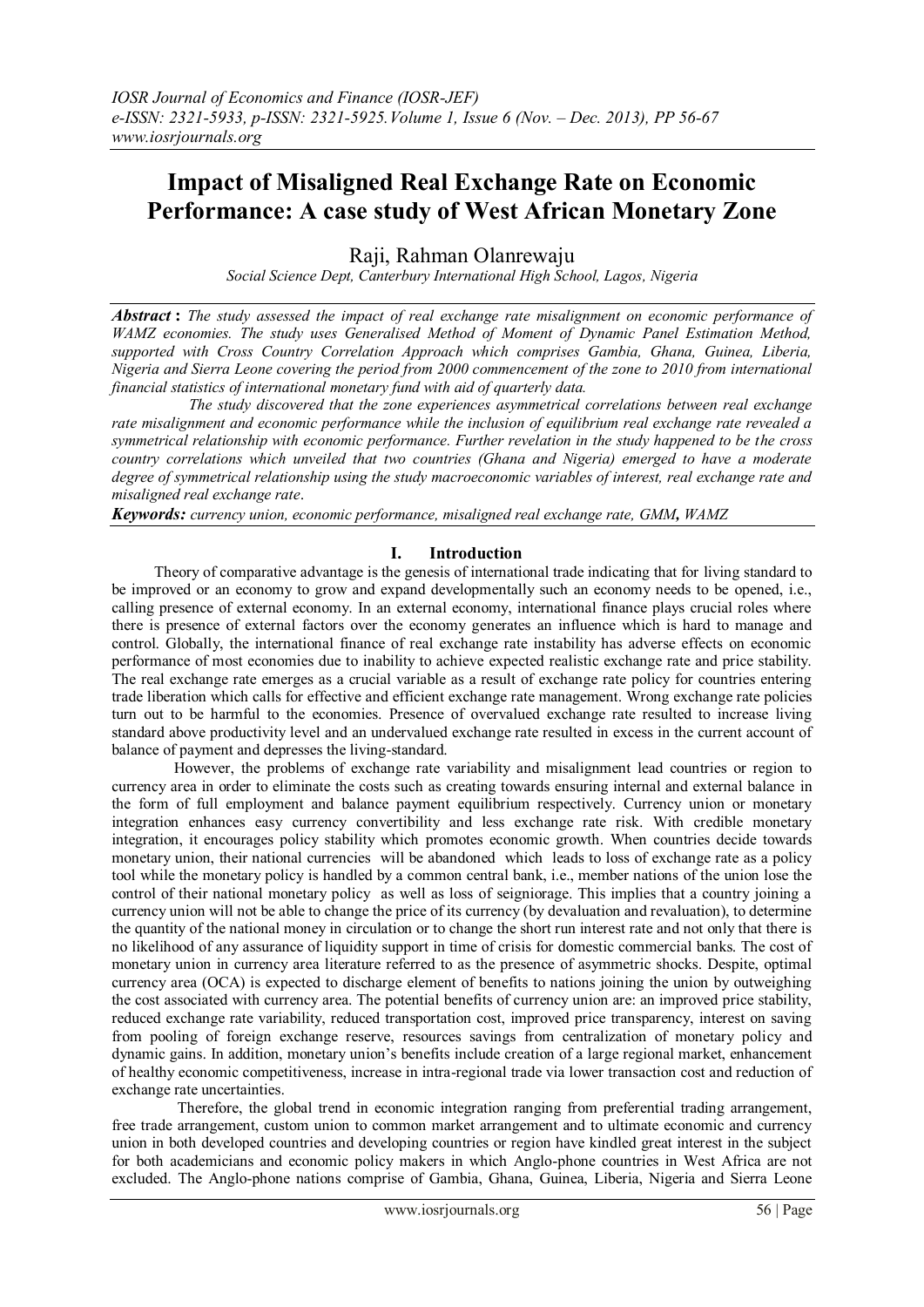who signed a declaration in the creation of a second monetary zone in West African region on April 20, 2000 in Accra, Ghana. The zone"s objective is known as The West African Monetary Zone (WAMZ) by establishing a common monetary and exchange rate policy by January 2003. Prior to the adoption of a single currency, the creation of an economic and monetary union requires a high degree of convergence of economic policies and performance. It implies that member countries would need to fulfill various economic criteria geared towards greater convergence of economic policies. The convergence of the economies is measured by four criteria namely: inflation, interest rate, exchange rate stability and sustainability of fiscal position in which all member countries had agreed to embark upon in order to achieve a single currency in their zone.

In spite of the various studies towards assessing monetary union in West African monetary Zone, to our knowledge, there is hardly any concrete empirical study that has been conducted to assess the impact of misaligned real exchange rate on economic performance as an implication for macroeconomic unionisation in the zone. Studies such as Alagidede, Tweneboah and Adam (2008) based on nominal exchange rate and price convergence in WAMZ countries while Tamsir Chan (2010) investigated real exchange rate misalignment in West African Monetary Zone (WAMZ) countries. Consequently, a research gap thus exists.

Thus, the present study tends to seek an answer if real exchange rate and misaligned real exchange rate of participating countries have importance in the determination of macroeconomic out turn in the WAMZ countries which could imply significant losses when the countries involved give up of control for the period of a declaration of second monetary zone in West African region between 2000 and 2010. The objective is to investigate the impact of misaligned real exchange rate on economic performance of WAMZ. This paper is divided into five sections, section two reviews literature survey in the area of monetary and economic union. While section three specifies the model and exposes some econometric issues of RER misalignment estimation and economic growth model using Keynesian approach, section four discusses results and finally, section five provides conclusion.

## **II. Literature** s**urvey**

Several authors on the research of Optimum Currency Areas (OCA) discussed that such area constitutes economies with similar kinds of economic shocks as well as free mobility of factors within the area. For optimum currency area to be adopted, literature asserts that meeting OCA criteria are necessary and sufficient conditions where countries involved can share single currency with absence of an adverse effect. In entering OCA, it is meaningful for an economy to abandon its own currency provided certain conditions that make the functioning of nominal exchange rate less appealing.

 Mundell (1961),McKinnon (1963) and Kenen (1969) asserted that three criteria need to be satisfied before OCA could be established in a region, namely mobility of factors associated with Mundell (1961), openness to trade criteria forwarded by McKinnon and diversification of individual economies criteria connected with Kenen (1969).

 The genesis point for every literature on optimum currency area (OCA) theory is Mundell (1961). According to him, an OCA is one which brings about automatic adjustment of internal and external balance in the form of full employment and balance of payment equilibrium respectively. He related optimum currency areas to the labour market. The achievement of internal and external balance is possible through the mobility of factors of production within the area, the more mobile factors are in the region forming a monetary union, the less the effect adverse shocks on such economy so far factors can migrate from the affected area to the unaffected area where equalisation of factor costs will tend to equate inflation rates within the area.

 McKinnon (1963) emphasised the significance of open economies and internal price stability in an OCA. He argued that the more a region is opened to trade, the less effective the nominal exchange rate since most prices are determined at the regional levels as well as the higher the financial integration, the less it needs exchange rate variations.

Kennon (1969) suggested that for OCA to be established the degree of product or industry diversification is a crucial element towards assessing the costs and benefits of a currency union. The more diversified an economy is, the less it suffers from economic shocks.

 Scitovsky (1958) stated that the common currency arrangement would tend to make some nations similar that such single currency would encourage a greater volume of trade among the member countries of such currency union. Since transaction costs would be reduced and uncertainty in the movement of exchange rate would completely be eliminated, such could stimulate trade. He posited that where there was an evolving single market due to currency union, volume of intra-union trade would increase, economic divergence would decrease and each nation would become more like each other, eliminating or reducing asymmetric shocks that might result to OCA criteria being gradually indigenized.

 Masson and Pattillo (2001) and Frankel and Rose (1998) concluded in their findings over currency union that optimum currency areas were to some extent endogenous and that currency union might be of help to make the shocks hitting member nations more symmetric which might expand intra-union trade.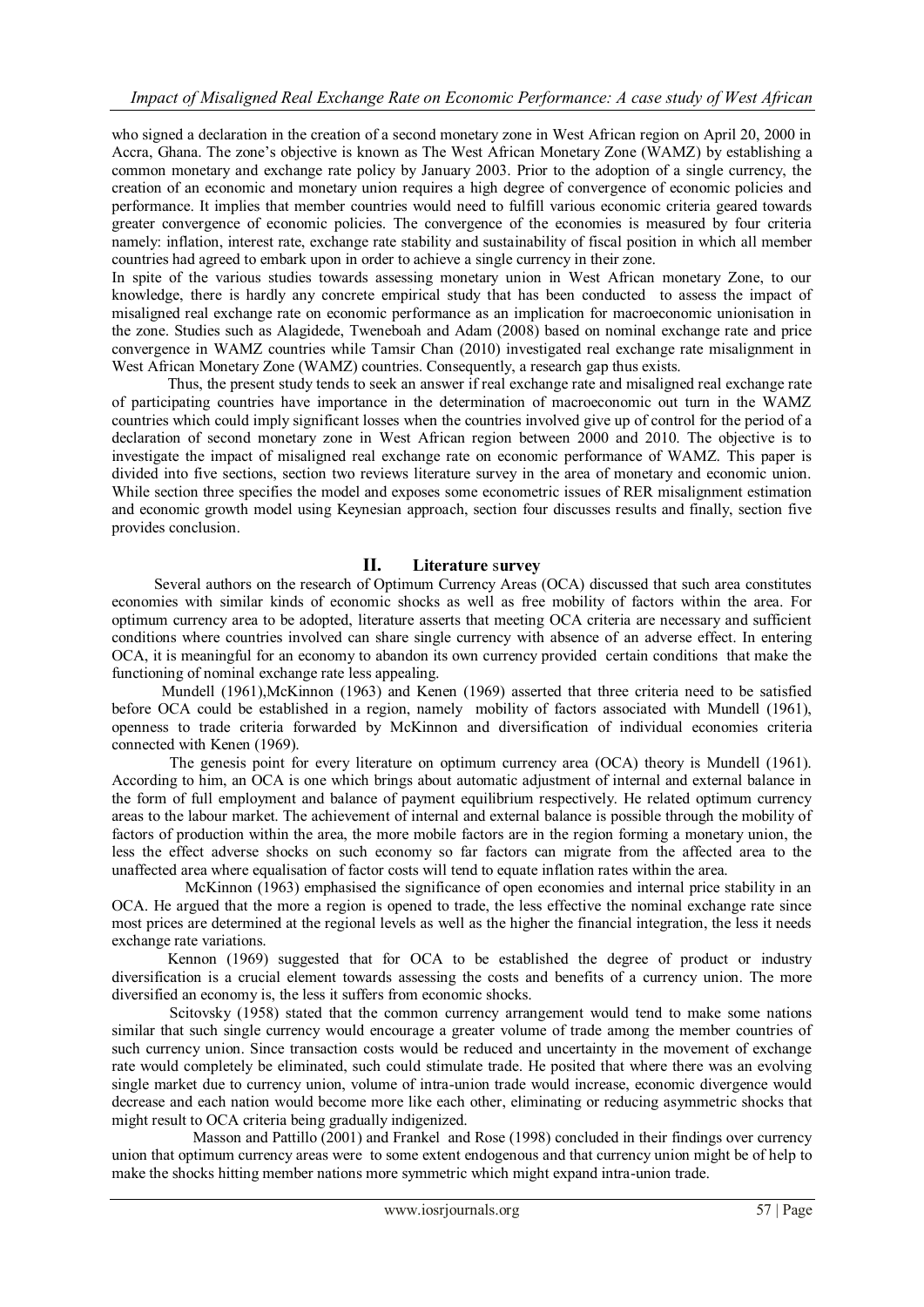Beetsma and Bovenberg (1995) discovered that under fiscal leadership, monetary union might discipline fiscal and monetary policies which could lead to reduction in inflation, taxes and public spending .These disciplining effects of monetary union which rose with number of fiscal players in the union were likely to raise welfare. They noted that a larger monetary union with an optimally designed common central bank could raise welfare even if the fiscal authorities fail to care about inflation. In conclusion, optimum price stability weight of the common central bank converges to that, in the second best, if the union becomes infinitely large.

 Jayaraman (2004) examined a case for a currency union for the four Melanesian Spearhead Group (MSG) countries which comprises of Fiji, Paupua New Guinea, Solomon Island and Vanuatu, all in Pacific Island countries. He showed that optimum currency area criteria in terms of large pre-union volume of trade, factor mobility, downward wage and price flexibility and fiscal transfers were not fulfilled in this MSG. He further highlighted the convergence criteria associated with exchange rate stability, import cover and external debt-GNP, and debt service ratio, the result was that non-MSG county had made the grade.

 Bjorksten, Grimes, et.al (2004) focused on a study using Taylor Rule where the study revealed that inflation in New Zealand and Australian economies was highly correlated. The rule evidence suggested that the cost to New Zealand associated with abandoning its independent currency and monetary policies might not be substantially greater than the cost connected with individual Australian states not having independent monetary policies. The implication submitted was that shocks to the Australian economy transmitted to New Zealand as a result of similarity in the inflation rates as well as employment gap cycles across the two economies.

 Foresti (2007) designed a study towards monetary integration in Latin American countries. The study revealed absence of monetary integration even at a sub-regional level. He noted that the structural shocks correlation between countries strengthened the impression that Latin American was with low level of economic synchronizations and integration. The correlation levels showed negative or low coefficients, implying that there was high presence of likelihood of asymmetric shocks for Latin American Countries.

 Masson (2006) investigated currency union in African. The investigation concluded that asymmetries across African countries would make even regional currency much less a single African because of undesirable presence for some countries despite potential doubling of trade.

 Fourie and Santana-Gallego (2009) verified the gain from currency union membership in southern Africa. The study indicated that aggregate countries stood to gain substantially from single currency where these benefits were greater for a select few. In Southern African Development Community such as Malawi, Mozambique, Zambia, Zimbabwe were economies that were predicated to have benefit from larger trade flow provided they adopted south Africa"s rand, i.e., south African currency as union"s currency. He further stated that there was no great gain in ECOWAS adopting common currency but some African countries could have small gain from trade in "dollarization" while adoption "Euro" can bring significant gain for some African economies like Algeria and Libya.

 Carmignani (2009) examined the endogenous optimal currency area case study of Central African Economic and Monetary Community (CAEC). His study highlighted that the degree of synchronization of business cycle across CAEC countries between 1960 and 2007 which remained low. Such implied that CEAC currency union was not as endogenous as the expectation would be from previous empirical studies. The weak "endogeneity" effect could be traced to poor channels of transmission and poor intra-regional trade which signaled macroeconomic policies across union members failed to converge.

 Buiguit and Valev (2005) verified eastern and southern Africa monetary integration using a structural Vector Auto -regression Analysis. His study discovered that supportive evidence was relatively weak towards a broad monetary union encompassing all countries in the region when decomposing the economic shocks experienced by eastern and southern African countries into supply and demand disturbance and correlations. The external anchor-currency revealed that linking an island (IOC) currency to the" euro" could be welcomed and weaker evidence for linking an EAC currency to euro as well as absence of evidence to support linking a Southern African Currency (SADC) to any of the hard currencies considered.

 Houssa Romain (2004) examined monetary union in West Africa and asymmetric shocks. His study hinted there was a positive demand shocks correlation between French speaking countries except for Togo and Niger as well as presence of such with English speaking countries except for Gambia which displayed asymmetric demand shocks with Nigeria. Supply shocks were less correlated and more asymmetric between these countries reflecting the different specialisation in commodity goods produced in West African Nations. The implication suggested presence of some costs for a monetary union in the region, West Africa.

 Debrun, Masson and Pattillo (2003) asserted that West Africa currency union: rationale and sustainability. The study observed that the costs of sacrificing monetary autonomy were often more than offset by the gains deriving in the partial separation of macroeconomic powers (monetary and fiscal powers). This implied that large economies with relatively ambitious public spending objectives would not be attractive partners in the union due to the pressure that would be on the common central bank, creating excessive inflation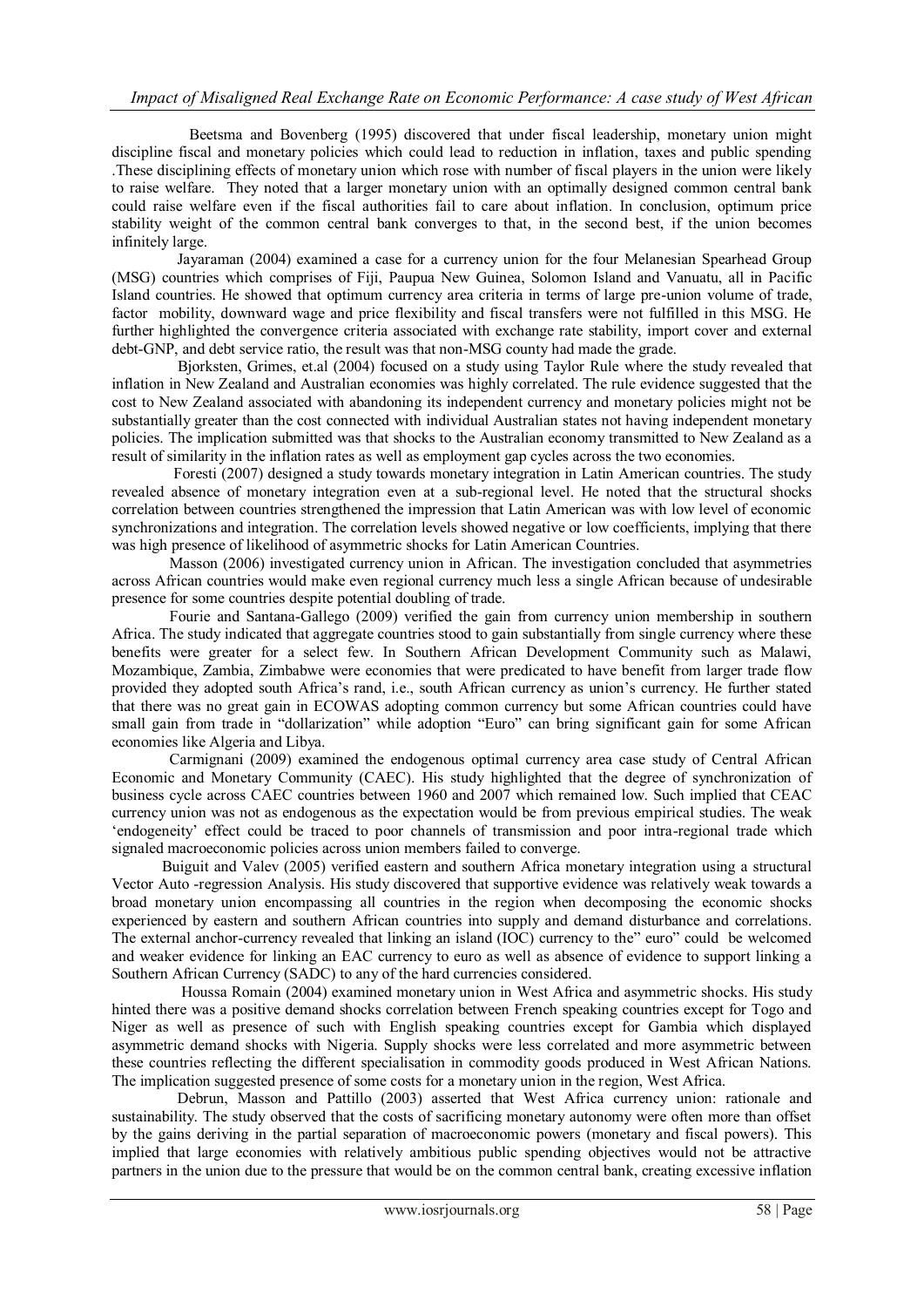in the union. The study emphasised fiscal discipline among member nations would result to desirability and sustainability of a currency union critically. In conclusion, the desirability of an ECOWAS monetary union called for a strong fiscal surveillance procedure both at transition phrase and after establishment of the union.

 Akinbobola and Akinlo (2005) examined whether or not ECOWAS constitutes OCA. The study adopted VAR modeling technique to investigate where the conclusion revealed that a low trade link exists among member nations of ECOWAS with their export competitive rather than complimentary. The study observed that sub-region could not effectively form a successful OCA due to the asymmetric disturbance of real exchange rate shocks as well as the low degree of openness across the countries.

 Ogunkola (2005) attempted to evaluate the variability of a single monetary zone in ECOWAS countries. The study reported that historically CFA zone of west African economies by low standard deviation of real exchange rate shocks have been empirically characterised; there was no wide variation of real exchange rate shocks among those economies while opposite existed in the case of non-CFA zone nations with high standard deviation of real exchange rate shocks are historically characterised in the region which ruled out possibility of a viable two-speed monetary union unless drastic policy reforms and strong political commitment were in place.

 Hefeker (2003) studied the connection between fiscal reform and monetary union in West Africa. The study suggested that the effects depended on the extent of similarity of member nations. A union of similar economies, such member economies ran more distortive fiscal policy while the structural reforms efforts failed. The reverse was the case in a monetary union with dissimilar economies. The study further disclosed that diverse economies would induce those economies that were below average in term of financial needs and distortion to adopt a more restrictive fiscal policy due to the average inflationary pressure on the central bank had increased, which called for keeping inflation rate down by pursuing a less distortive fiscal policy. The implication of the study signaled that West African Monetary Zone (WAMZ) of ECOWAS were characterised by high inflation and large fiscal distortion. The study concluded that planned union needed to check structural effect in order to have convergent fiscal policies and that it favoured non-WAMZ nation to run a less distortive fiscal policy after the inclusion of other members of ECOWAS.

 Tamsir (2009) assessed macroeconomic convergence and optimal currency area criteria of WAMZ. The OCA criteria examined were openness synchronization shocks and labour mobility. The study showed that openness criteria did well but conclusion implied absence of macroeconomic convergence criteria.

 Balogun (2008) identified an alternative recommendation of macroeconomic convergence criteria for WAMZ. The study realised that substantial macroeconomic losses had been associated with monetary autonomy reflected in the wide divergence of outcomes from set benchmarks without much prospects due to absence of international binding monetary policy coordination framework. Further exchange rates failed to perform stability role envisioned by traditional OCA theory within the intra-WAMZ export but translated into higher domestic inflation. In this study, trade gravity model with dummies in the regression was inclusive which confronted that central monetary policy would be more effective than nationally differentiated policies even with the presence of strongly asymmetric hocks produced. The strong convergence of aggregate output/demand pattern between WAMZ economies based on trade gravity model which emerged as possible positive attribute of countries participating in efficient currency areas, the study concluded.

 Balogun (2009) further high-lightened the determinants of inflation in WAMZ economies where the study discovered that macroeconomic ( price) stabilisation around a desire target was not attained in which monetary policy instrument determinants of inflationary divergence were the pursuit of distorted interest rates, exchange rates. There were overvaluation and expansionary monetary policies which penalised credit and accentuated output supply/demand gap.

 Anokye M.A, Daniel Agyapong and Gyamfi E.N (2010) investigated the dynamic macroeconomic convergence in the WAMZ countries where the study found emerging convergence in exchange rate of four candidate countries (Ghana, Gambia, Nigeria, and Sierra-Leone) but high distance to convergence and divergence in Guinea and Liberia as well as a high degree of divergence and distance to convergence amongst inflation rates in the zone. The study advised the WAMZ union to be postponed till 2015 due to their unpreparedness for single currency in the zone.

 Balogun (2007) realised that independent monetary and exchange rate policies have been relatively ineffective in influencing domestic activities due to counter-productivity in WAMZ. The study showed that expansionary monetary policy contributed more to fuelling prices than did to economic growth as well as adverse effects of interest rate policy towards GDP. The study also posited that exchange rate devaluation manifests mainly in domestic inflation without effect on growth. In conclusion, the study recommended that WAMZ countries would be better off to surrender its independence over these policy instrument to the planned regional body under appropriate monetary union arrangement.

 Alagidede, Tweneboah and Adam (2008) attempted to carry out a study on nominal exchange rate and price convergence in WAMZ economies where exchange rates in all countries followed a random walk pointing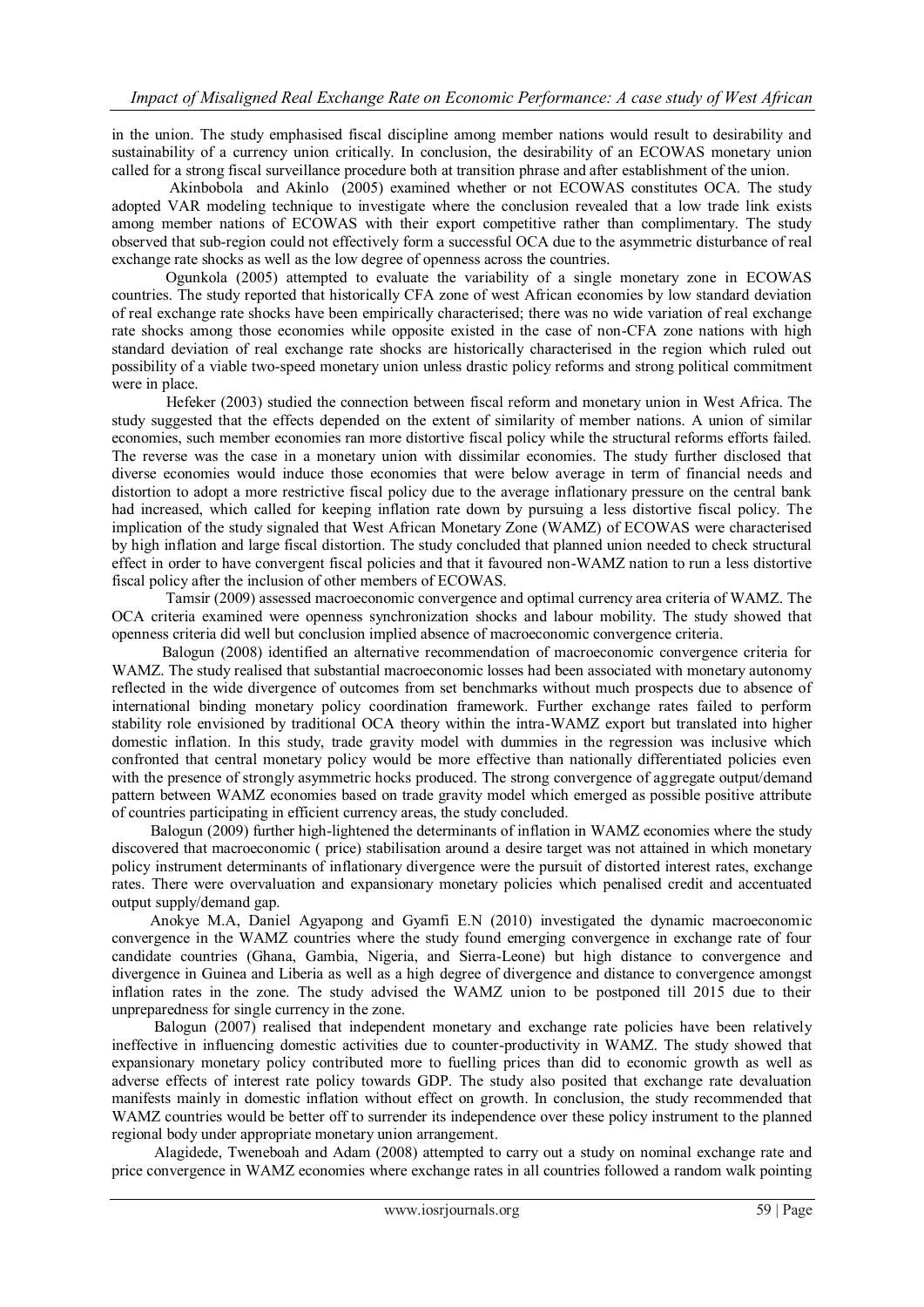towards significant long run relationship between nominal exchange rates and prices. The study further found that deviation from purchasing power parity (PPP) were offset by an increase in real exchange rate (depreciation) to restore equilibrium calling for well coordinated macroeconomic policies and minor divergence in prices and exchange rates to eliminate excessive arbitrage profits that may arise.

 Tamsir Chan (2010) assessed real exchange rate misalignment in WAMZ countries. The study revealed that across WAMZ nations between 2000 and 2005, real exchange rate variability has increased substantially with uneven degree of real exchange rate across the zone. The study finalised that the increase in misalignment of real exchange rate 2000and 2005 rose the cost associated with entering into monetary union in the zone.

 However, this study will compliment from the methodological angle by exploring panel data approach and Generalised Method of Moment (GMM) through the GMM dynamic panel estimation method to investigate the correlation between misaligned real exchange rate and economic performance of WAMZ countries. Most existing studies used least square methods, descriptive statistics and Vector autoregressive (VAR) modeling technique in their empirical assessments.

#### **III. Model specification**

#### **3.1 Theoretical framework**

 In this research work, the study intends to adopt the concept of inter-temporal model of the determinants of real exchange rate. By this framework as a guide will permit the study to separate the effect of short run and long run determinants of real exchange rate and compute the real exchange rate. "Effective real exchange rate is the relative price of tradable to non-tradable which for given (equilibrium) sustainable values

of other relevant variables such taxes, international prices and technology result in the simultaneous attainment of internal and external equilibrium". Edward (1989)

Effective real exchange rate can be defined as:

**q**it= **E ∙P<sup>x</sup> \* α ∙Р m \* 1α Р n …………………………eq.(1)**

where  $P<sup>n</sup>$  is the domestic price level of non-tradable, **E** is nominal exchange rate in form of domestic unit.  $P^{x*}$  is the world price level of exportable,  $P^{m*}$  is the world price level of importable.  $a$  and  $P^{a}$  refer tom ratio of exportable and importable in the world price level respectively. An increase in RER is here depreciation and decrease in RER implies appreciation.

 $q_{it}$  =RER can be generally expressed as a function variables by adopting Edward 1989 and decomposed variability of real exchange rate into (fundamentals) long run variables and transitory variables (short run variables ). That is by assessing to be a linear function of two groups of determinants of real exchange rate. **qit**=αW**it**+ β**Zit** + µ**it** ………………eq.(ii)

where  $q_{it}$  is the log of RER of a country i at time **t**, W<sub>it</sub> is a vector of variables for country i at time t which capture real or structure or long run determinants of RER,  $Z_{it}$  is a vector of variables for country  $\boldsymbol{i}$  at time  $\boldsymbol{t}$ which captures the monetary source or transitory factors or short run determinants of RER and  $\mu_{it}$  is the error term for country **i** at time **t**.

An expanded linear version of above equation (1) can be written as:

 $q_{it} = \theta + \alpha$ (term of trade (tot), open trade (open), real productivity (Prod), government expenditure (govt), trade Balance (nki))+  $\beta$ (inflation (inf), money supply shock (m<sup>2</sup>), output shock (m<sup>3</sup>))...............eq.(iii)

 Terms of trade improvement would raise the consumption of tradable thereby increase labour supply in tradable and reduce labour supply to non-tradable. This leads to an increase in relative price of nontradable, hence, RER appreciates, and term of trade is defined as price of exports divided by price of import. Openness is included since a shift in a country"s trade policy towards greater liberalization leads to an increase in demand for tradable goods. The RER is required to depreciate in order to switch the demand from tradable goods towards non-tradable goods and then restore the equilibrium. The RER is positively related to the degree of trade liberalization. Labour productivity is proxy to be real GDP per capita income. If traded goods productivity relative to non-traded goods productivity is growing faster at home than abroad, home currency should appreciate in real terms (Balassa-Samuelson effect). Government consumption is "proxied" to be fiscal policy. Increase in fiscal policy on non-tradable goods appreciates RER. Higher sustainable net capital inflows ensure higher sustainable domestic absorption. Where there is an increase in interest rate either due to a rise in international interest rate or an increase in expected real depreciation of RER will increase the demand for saving and hence reduces absorption.

### $q_{it} = \vec{q} + \alpha_1 \log t$  +  $\alpha_2 \log t$  +  $\alpha_3 \log t$  +  $\alpha_4 \log t$  +  $\alpha_4 \log t$  +  $\alpha_5 \log t$  +  $\beta_1 \log t$  +  $\beta_2 \log t$  +  $\beta_3 \log t$  +  $\beta_4 \log t$ **………..eq.(iv)**

 Adopting a linear specification for fundamental equation (iv), it can be solved for RER in the following above equation with the sign of derivatives as indicated above: where  $\theta$  is constant,  $\alpha_1 > 0$ ,  $\alpha_2 < 0$ ,  $\alpha_3 > 0$ ,  $\alpha_4 > 0$ ,  $\alpha_5 > 0$ ,  $β<sub>1</sub> < 0, β<sub>2</sub> < 0$ 

However, misalignment indicators are then constructed, where misaligned RER is defined as: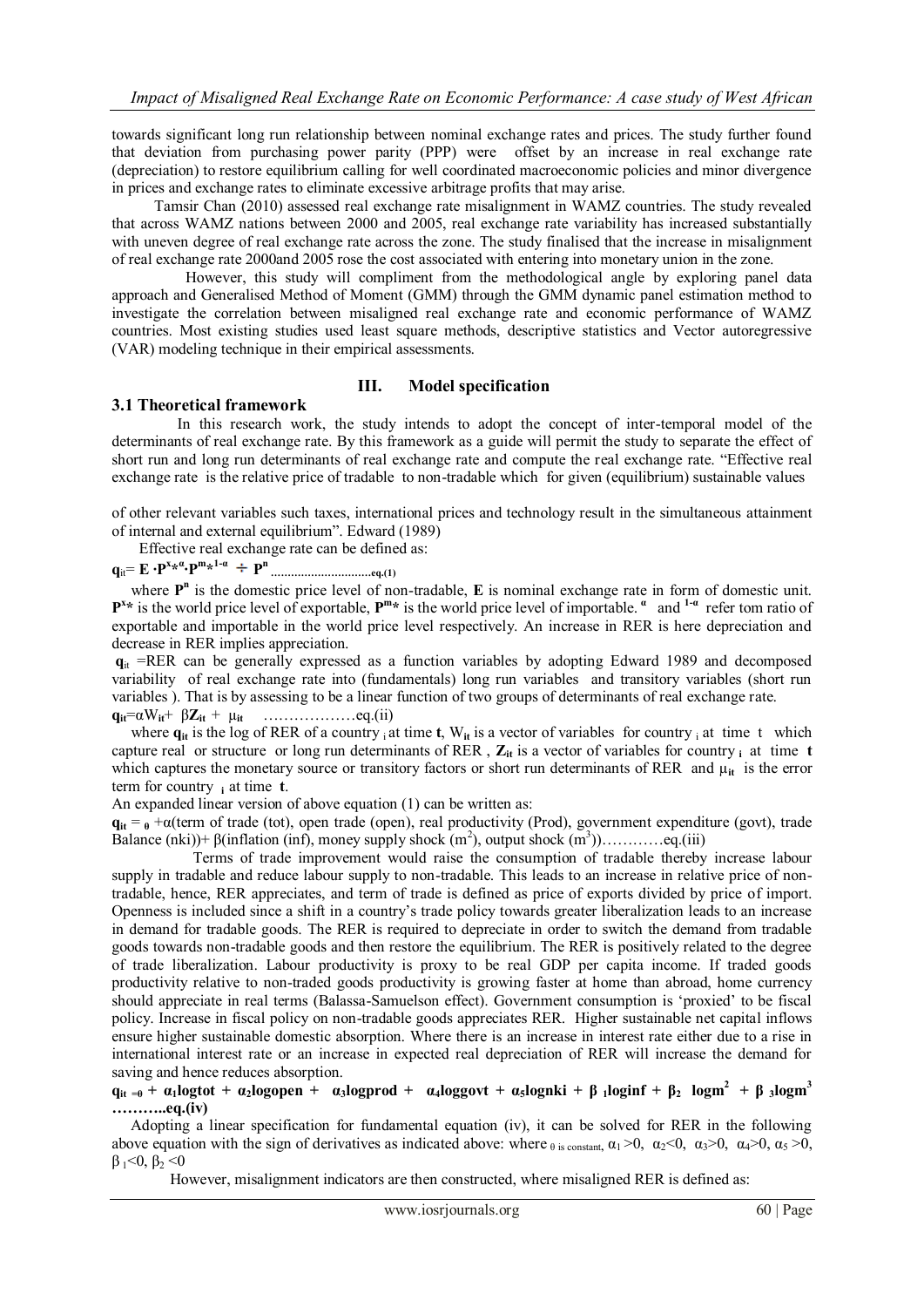**Mis**<sub>it</sub><sup>=</sup> **(**  $q_{it} - \alpha W_{it}$ ) = ( $\beta Z_{it} + \mu_{it}$ )…………...eq.(v)

 A sustainable increase in any of these components would lead to an equilibrium RER appreciation. It specifies and estimates an empirical model for the RER that permit the equilibrium RER to be more appreciated with higher term of trade, larger productivity in the traded goods sector relative to the non-traded sector, lesser open trade, higher government expenditure, and larger net foreign income. Therefore the specification is model built. Thus, a misalignment is the deviation of the actual RER from a linear combination of variables that proxy the flexible price RER due to the short run shock proxies and the errors terms of the regression according to Razin and Collins (1997).

 From the above equation (iii), the actual RER is composed of two key components which are medium to long run fundamentals (term of trade, open trade, productivity, net capital inflow, and government) and monetary variables (transitory variables). Therefore, RER misalignment is the deviation of actual RER from its (fundamentals) equilibrium RER. That is,

RER misalignment =  $\beta Z_{it}$  +  $\mu_{it}$  ……………. Eq. (v).

 It implies that misaligned RER is the sum of transitory or monetary variables and error terms. Equation (iv) indicates the point at which misaligned RER can be decomposed into the effect of transitory factors, error term and the extent to which the fundamental determinants of RER are deviated from the sustainable value or equilibrium value .

### **3.2 Estimating Growth Regression: the Time series Approach**

 The study investigates the channel through which the misaligned RER operate in WAMZ whether through the aggregate demand or supply channel. Following Keynesian income approach the standard framework for demand side of economic growth in an open economy is as follows:

 Y=C+I+G+(X-M) ……………..(vi) where Y,C,I,G,X and M indicate economic growth, consumption, investment, government expenditure, export and import respectively. Private sector consumption is a positive function of income and negative function of real interest rate while investment is a negative function of real interest rate. Government expenditure is the exogenous factor known to be a stock and net export is a negative function of RER.

To estimate real economic growth, equation (i) can be manipulated as follows:

Y=+ (-)b<sub>1</sub>(r-p<sup>e</sup>) (-b<sub>2</sub>)(q)+b<sub>3</sub>(g)+  $\mu_t$  … ……... eq.(vii)

Y=-b1(r-p e )-b<sup>2</sup> (q) +b<sup>3</sup> (g) + µt …………………eq. (viii)

r,q,p,e,g, and  $\mu_t$  imply nominal interest rate, real exchange rate, expected inflation rate ,government expenditure and error term. Nominal interest rate is a function of money supply, subsisting  $(r-p<sup>e</sup>)$  by money supply equation three can be derived as:

Y= + b1(m)-b2(q)+b3(g)+Ut………………eq.(ix)

Thus, the money supply has positive impact on real income. With an increase in nominal money supply, nominal interest rate falls. Investment depends on real interest rate where a fall in nominal interest rate improves investments; there is an increase in real income. Hence, the study adopts the following growth regression in the case of panel data analysis.

Y = yt-1 + ms + govt + rer + open + tot + prod + µi………………eq.(x)

dlogy =  $d_{11}$ ogy <sub>t-1</sub>+  $d_2$ logms + $d_3$ log govt + $d_4$ log rer +  $d_5$ logopen + $d_6$ loginf+  $d_7$ log tot + $d_8$ log prod + $d_9$ log misr  $+d_{10}$ logerer +  $\mu_t$  ……eq. (xi)

The symbols are defined as follows y is the real GDP growth,  $y_{t-1}$  is the lag of real GDP growth, ms is the money supply, govt is the real government spending, rer is the real exchange rate, open is the real export +import, tot is the term of trade, prod is the real productivity, misr is the real exchange rate misalignment, erer is the equilibrium real exchange rate. The variables" symbols defined are to determine their impact on the economic performance of WAMZ countries. The study is expected that  $d_1, d_6$  and  $d_9$  will be negative while  $d_2, d_4$ .  $d_7$  and  $d_8$  will be positive.  $d_3$  is indeterminate depending on whether or not government consumption crowds out private investment, if the government spending crowds out private investment,  $d_3$  will be negative and positive, otherwise.  $d_4$  is indeterminate depending on whether the real exchange rate operates through the aggregate demand or supply channel. If it is positive, it operates through the aggregate supply and negative, it is otherwise.  $d_5$  is indeterminate whether real openness is import dependent or not. If it is negative, the economy is import dependent and if it is positive, it indicates that export boost the output growth rate.

 The estimation method proposed is Generalised Method of Moment (GMM) which addresses the issue of endogeneity and unobserved country characteristics. The study applies GMM to ensure presence of the first order lag of the dependent variable as explanatory in order to consider the possible appearance of endogeneity. The instrumental variables applied are lagged values of the explanatory variable, misaligned RER and other independent variables as instruments in order to avoid weak instrumentation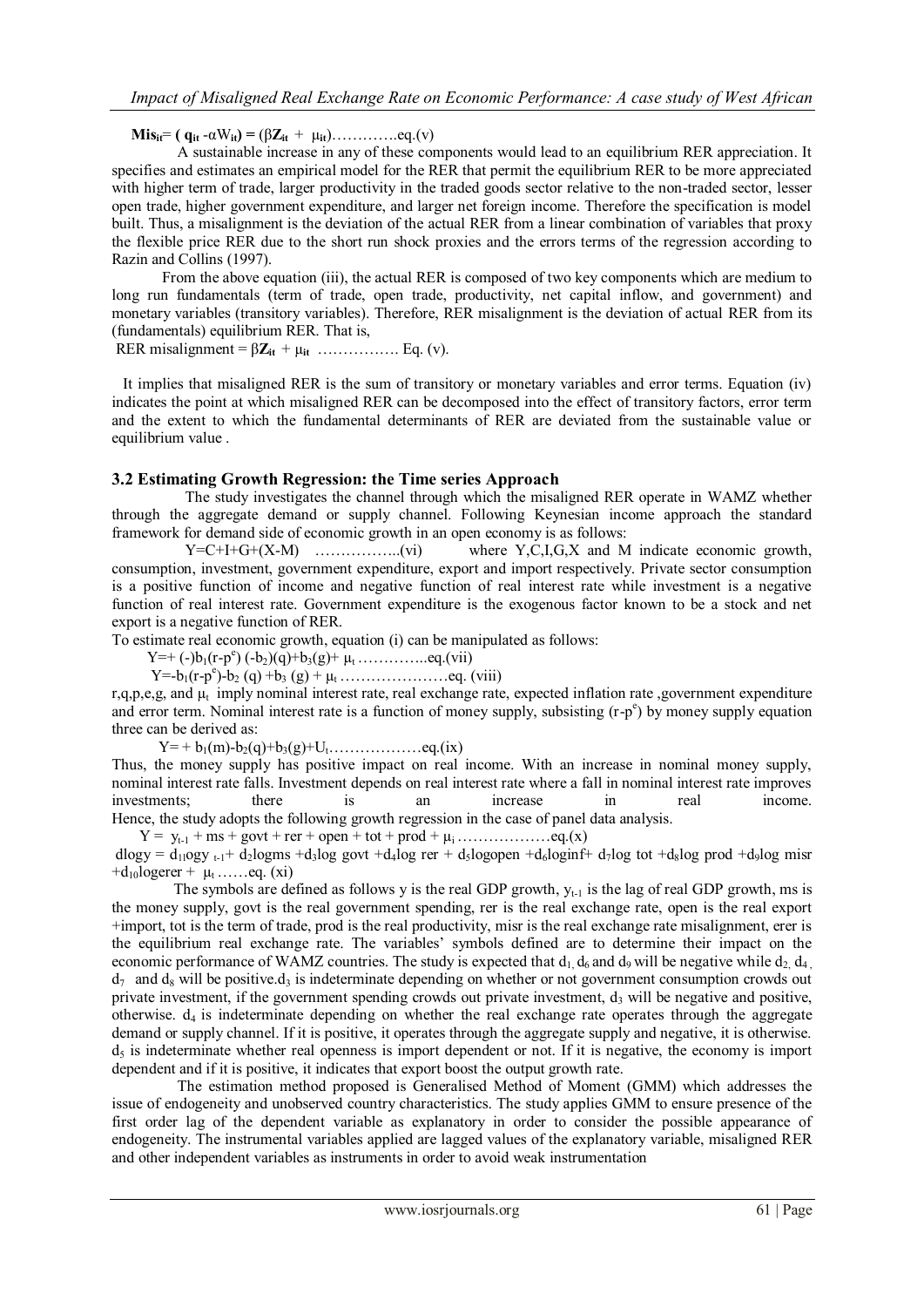## **3.4 Panel Data Approach to Misaligned RER and economic performance in WAMZ The dynamic panel model specification**

 The study also explores panel data analysis whether the correlation targeted holds within the WAMZ. To account for problem endogeneity and unobserved country specific effects, the study adopts Generalized Method of Moment (GMM) dynamic panel estimation method which comprises of six countries between 2000 and 2010.

Yit=α0 + α1Yt-1 + α2(X<sup>3</sup> ) + µi + X<sup>t</sup> +εt …………………eq.(xiii)

Where y represents economic performance,  $\mu_i$  is a period-specific effect;  $\mu_i$  is the unobserved country specific factors. The time-specific effect, µ<sup>i</sup> allows controlling the international conditions that change over time and affect the growth performance of countries in the sample while  $\mu_i$  accounts for unobserved country-specific factors that both drive growth and are potentially correlated with explanatory variables

 The above dynamic panel model developed by Arelleno and Bover (1995) and Blundell and Bond (1998) uses lagged values of dependent and independent variables as instruments and combines regressions in differences with the regression in level to avoid weak instrumentation. The GMM estimators are assessed by specification test known as the Sargen test of over- identifying restriction test, the overall validity of the instruments, failure to reject the null hypothesis gives support to the model.

### **3.5 Data**

 The study focuses on six countries in West African Monetary Zone namely, Gambia, Ghana, Guinea, Liberia, Nigeria and Sierra Leone targeting towards currency union in the year 2015. The full sample series are from the inception year of the zone, April, second quarter, 2000 to fourth quarter of 2010 in order to find out how convergent or symmetrical macroeconomic indicators of the countries are towards currency union in the zone. The study uses a set of data to estimate the system equation, simple linear regression model to determine real exchange rate in order to estimate misaligned real exchange rate and Generalized Method of Moment (GMM) so as to evaluate growth using dynamic panel estimation method which comprises of six countries between 2000 and 2010 obtained from the International Financial statistics, IMF. The set of data consists of real exchange rate( nominal effective local currency exchange rate multiplied by the domestic price index of the respective economy of the zone to the price index of the US), real income growth (GDP growth), productivity ( real GDP per employee, real GDP is at constant prices of year ), government expenditure ( a ratio of government spending on GDP), openness (a ratio of the sum of exports and imports to GDP), trade balance (a ratio of difference between exports and imports to GDP), term of trade(standard ratio of prices of export and import), inflation rate (growth rate of consumer price index), money supply shock (change in ratio of broad money supply (m2) to GDP), output shock(percentage change in GDP) and financial development ( a ratio of broad money supply to GDP )

# **IV. Estimation**

# **4.1. Estimation of real exchange rate misalignment**

 To address the measure of real exchange rate misalignment, the first task is to establish the real exchange rate equilibrium. There is no simple answer to what determines the real exchange rate misalignment. Estimating real exchange rate equilibrium and the extent of real exchange rate misalignment remain one of the most challenging empirical problems in open economic macroeconomics. The fundamental problem is that the equilibrium value of real exchange rate is not observable while the misaligned RER is referred to as deviation of actual RER from unobservable equilibrium. The unobservable equilibrium real exchange rate was estimated and the result is shown in table 1.

 To generate equilibrium rate and misaligned RER, the study takes misalignment to be percentage deviation of real exchange rate and its estimated equilibrium value from equation:

 $q_{\text{eff}}(q_{\text{eff}}-q_{\text{t}})$  where  $q_{\text{et}}$  is equilibrium RER and  $q_{\text{t}}$  is the actual or observed RER and  $qm_{\text{t}}$  is misaligned RER in percentage.

 There are two categories of models being estimated in this section towards real exchange rate using least squared estimation method, firstly long term real exchange which compresses of real productivity, government spending, openness, trade balance and a lagged period of dependent variable, real exchange rate which then study used towards estimating real exchange rate misalignment while the second model incorporates short term determinants of real exchange rate (output shock, inflation and money supply shock). The study is expected to observe the real factors having significant impact in the long term real exchange rate while monetary factors would have an importance influence in the short term real exchange rate.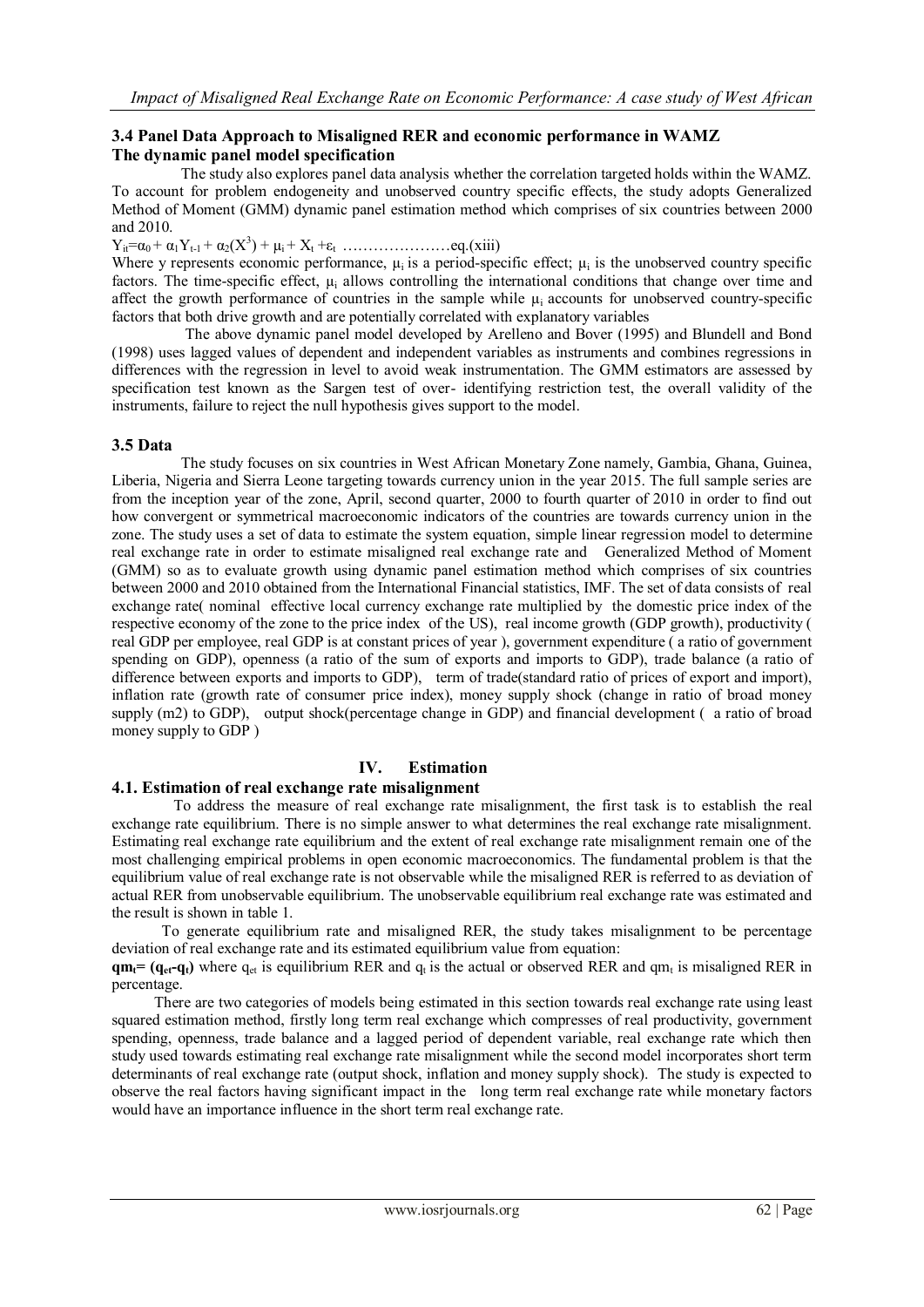| <b>Table1.</b> Long Run Determinants Of Real Exchange<br>Rate in WAMZ Countries using Panel Data |                 |              |  |  |  |
|--------------------------------------------------------------------------------------------------|-----------------|--------------|--|--|--|
| <b>Technique</b><br><b>Variables</b>                                                             | Coefficien<br>t | t-statistics |  |  |  |
| Constant                                                                                         | $-51.41$        | $-9.06***$   |  |  |  |
| real<br>Log<br>exchange rate(-<br>1)                                                             | 0.19            | $11.06***$   |  |  |  |
| Log real<br>productivity                                                                         | $-1.09$         | $-1.43*$     |  |  |  |
| Log<br>government<br>spending $(-1)$                                                             | $-6.61$         | $-6.60***$   |  |  |  |
| Log trade<br>openness                                                                            | $-0.44$         | $-1.23$      |  |  |  |
| Log trade<br>$balance(-1)$                                                                       | $-1.22$         | $-1.54*$     |  |  |  |
| R-squared 0.89 D.W Statistics 2.24<br>F-<br>statistic 30.32                                      |                 |              |  |  |  |

| Table2 . Real Exchange Rate and its determinants of<br><b>WAMZ</b> countries using panel data technique |             |              |  |  |  |
|---------------------------------------------------------------------------------------------------------|-------------|--------------|--|--|--|
| Variables                                                                                               | coefficient | t-statistics |  |  |  |
| Constant                                                                                                | $-56.7$     | $-1.29*$     |  |  |  |
| Log real exchange rate $(-1)$                                                                           | $-0.30$     | $-1.60*$     |  |  |  |
| Log real productivity $(-2)$                                                                            | $-8.74$     | $-1.52*$     |  |  |  |
| Log government spending                                                                                 | $-22.5$     | $-2.05*$     |  |  |  |
| Log trade openness $(-2)$                                                                               | 3.90        | $1.57*$      |  |  |  |
| Log trade balance $(-2)$                                                                                | 12.52       | $2.31**$     |  |  |  |
| Log inflation $(-2)$                                                                                    | 13.52       | $2.14**$     |  |  |  |
| supply<br>Log<br>money<br>shock $(-1)$                                                                  | $-3.04$     | $-0.72$      |  |  |  |
| Log output shock                                                                                        | 9.24        | $1.69**$     |  |  |  |
| statistics 2.3<br>R-squared 0.47<br>D.W<br>F-<br>statistic 1.88                                         |             |              |  |  |  |

 Table 1 indicates the panel regression of long term real exchange rate on the long term factors. The outcome of the regression is quite interesting and consistent with the model developed above. An evaluation of this result shows that all the co-efficient of explanatory variables including a lagged value are statistically significant except openness whose significant level is beyond normal percent. It should be noted that all the explanatory variables have right signs according to economic theory. It implies that the explanatory variables depreciate real exchange rate in West African Monetary Zone. Table 2 incorporates the fundamental factors and short term factors of real exchange rate. The evaluation suggested that inclusion of inflation, money supply shock and output shock have an important influence on the real factors of real exchange rate where openness and trade balance happened to be contrary to economic theory indicating wrong signs. This implies presence of instability in openness and trade balance across the zone, WAMZ. Money supply shock appreciates real exchange rate while inflation and output shock depreciates real exchange rate in the zone. The transitory explanatory variables in the model are all at statistically significant level of five per cent likewise permanent explanatory variables happen to be statistically significant as well. The implication of presence of short term real exchange rate determinants is that WAMZ nations are addressing their exchange rate problems in the short run by pursuing stable exchange rate and monetary policies as correlation estimation indicates presence of symmetrical relationship in the zone.

# **4.2. Economic Performance Analysis**

### **4.2.1. Misaligned Real Exchange Rate and Economic performance**

 This section empirically investigates the impact of real exchange rate misalignment on economic performance of WAMZ countries using panel data analysis and generalized method of moment towards the zone monetary union. Prior to the analysis of the study growth rate regression results, the study would mention that the specification test-Sergan test of over-identifying restrictions validate the study regressions for inference i.e. the study instruments are not correlated with error term. The explanatory variables are grouped into four, namely structural policies (financial development, trade openness, and government, money supply), stabilisation policies (real exchange rate, misaligned RER, inflation-price instability) and external factors (term of trade and trade balance) as well as lagged of dependent variable.

| <b>Variables</b>              | coefficient<br>t-statistic |            |  |
|-------------------------------|----------------------------|------------|--|
| Log real growth rate $(-1)$   | $-0.29$                    | $-2.97***$ |  |
| $Log Government spending(-1)$ | $-0.45$                    | $-2.23**$  |  |
| Log Financial development(-1) | 0.36                       | $1.40*$    |  |
| Log term of trade             | $-8.85$                    | $-2.10**$  |  |
| Log trade openness            | 0.05                       | $1.43*$    |  |
| Log real exchange rate $(-1)$ | 0.005                      | 0.82       |  |
| Log inflation $(-1)$          | $-0.04$                    | $-0.31$    |  |
| Log money supply $(-1)$       | 0.17                       | $2.50***$  |  |
| Log trade balance $(-1)$      | $-0.19$                    | $-1.92**$  |  |
| Log misaligned RER(-1)        | $-0.007$                   | $-1.73**$  |  |
| R-Square 0.66                 | J-statistics 0.29          |            |  |

| Table 3. Misaligned Real Exchange Rate and Economic Performance: baseline regression |  |  |
|--------------------------------------------------------------------------------------|--|--|
|                                                                                      |  |  |
|                                                                                      |  |  |
|                                                                                      |  |  |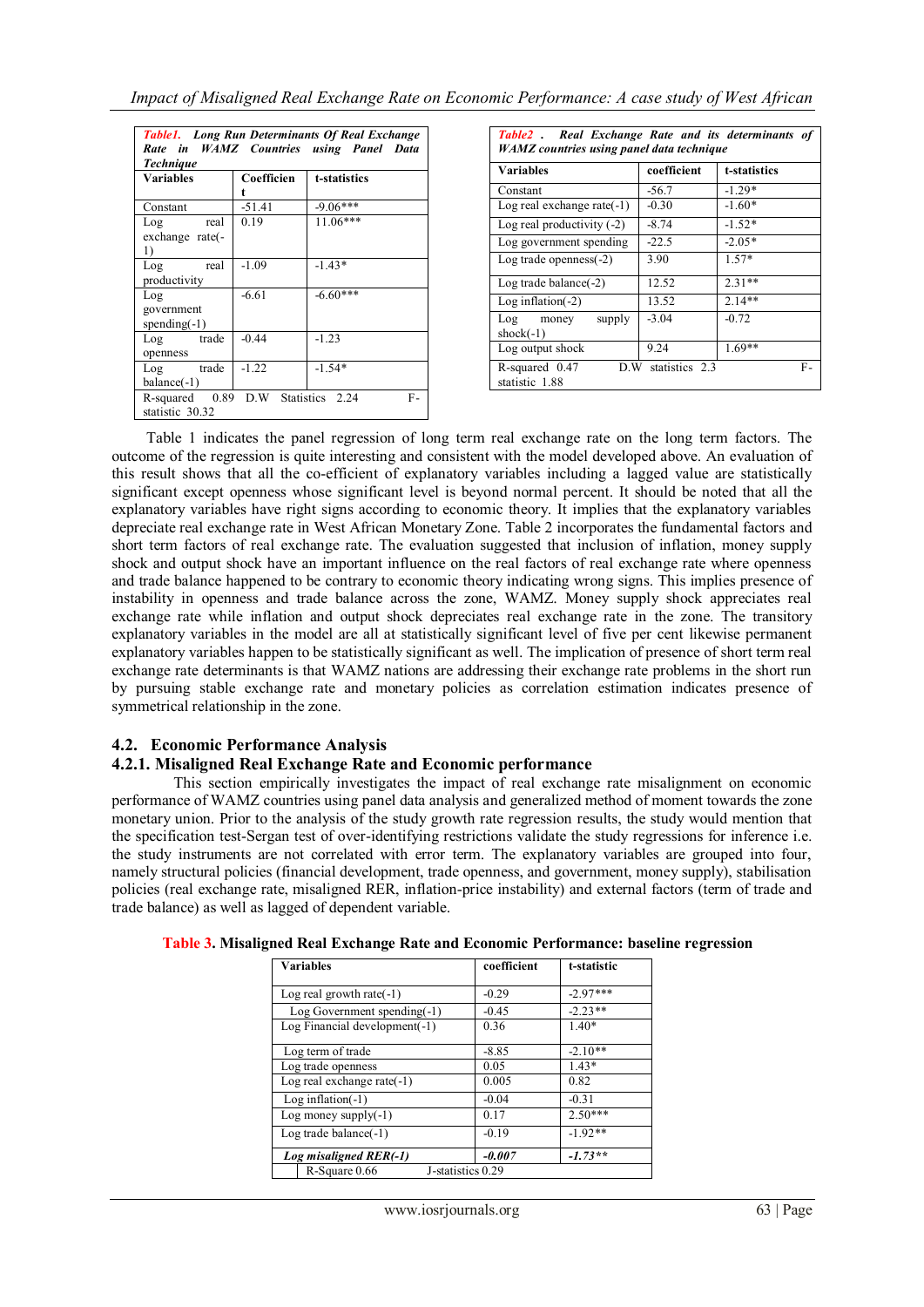From the baseline equation of growth regression, table 3, there is presence of positive sign between growth rate and the following explanatory parameters in the model such as financial development, trade openness, supply of money and real exchange rate. Where financial development at first lag and openness with five per cent of statistical significance level , that a percentage increase in them lead to 0.36 and 0.06 percent rise in economic growth respectively , while money supply at first lag, statistical significance is one percent with one percent growth in its, response to 0.17 percent in economic growth. The real exchange rate happens to be statistical insignificance. While the next explanatory parameters show negative relationship in the model: government spending, term of trade and trade balance and inflation. The parameters of government spending at first lag, term of trade and trade balance at first lag have their statistical significance at one percent, five percent and ten percent respectively. One percent fall in them result to 0.45%, 8.6% and 0.19% decline in economic growth respectively. The inflation in the equation has negative sign without statistical significance. To conclude the baseline model, sixty six percent of the variation in the growth rate is explained by the variables tested.

 Regarding the study variable of interest, the study discovered that there is a negative correlation and statistical significance at five percent level between misaligned real exchange rate at first lag (-0.007, its coefficient) and economic growth of WAMZ countries in the study. This implies economic growth decline in response to increase in misaligned real exchange rate in WAMZ zone. It may be inferred that in order to boost growth in the zone, it is advisable for policy makers to over-value their currencies in economic sense, depreciating the currencies beyond its equilibrium level may enhance export to economic growth but the study found that large undervaluation may hurt the economic growth. This further leads the study to evaluate the possible effects on growth of RER overvaluation and undervaluation as well as different movements in exchange rate effects on growth rate through the inclusion of both misaligned real exchange rate and equilibrium real exchange rate in the study model.

### **4.2.2. Performance and Misaligned Real Exchange Rate for controlling Equilibrium Real Exchange Rate**

 With respect to different movements in the exchange rate effects on growth rate, following Edward (1989) that changes in the country international competitiveness can be attributed to productivity shifts in trade sector, more favourable term of trade, change in taxation, among other factors. These justified changes as Edward (1989) calls them constitute an equilibrium phenomenon. However, there is unjustified deviation of the actual RER from its equilibrium level or so called misaligned RER. To distinguish both types of shifts in RER, it is important to control for the equilibrium real exchange rate as said by Aguirre and Calderson (2005)

 The study includes equilibrium real exchange rate in its growth equation in order to differentiate the effects of these different movement in the exchange rate i.e. equilibrium vs. disequilibrium movement in the real exchange rate. To contrast whether measure of misalignment captures only disequilibrium and their effects on growth, it becomes relevant to include equilibrium real exchange rate in the study regression equation. Otherwise, the omission of the equilibrium real exchange rate in our growth equation may yield inconsistent estimates for the misaligned real exchange rate indicator as explained by Aguirre and Calderson (2005)

| <b>Variables</b>                      | coefficient | t-statistics |
|---------------------------------------|-------------|--------------|
| Log real growth rate $(-1)$           | $-0.28$     | $-3.19***$   |
| Government<br>Log<br>spending $(-1)$  | $-0.44$     | $-2.24**$    |
| Financial<br>Log<br>$development(-1)$ | 0.34        | $1.43*$      |
| Log term of trade                     | $-11.83$    | $-3.11***$   |
| Log trade openness                    | 0.06        | $1.64*$      |
| Log real exchange rate                | 0.005       | 1.94**       |
| Log inflation $(-2)$                  | $-0.14$     | $-1.36*$     |
| Log money supply $(-1)$               | 0.18        | $3.16***$    |
| Log trade balance $(-1)$              | $-0.16$     | $-1.71**$    |
| Equilibrium<br>Log<br><b>RER</b>      | 0.009       | $1.87**$     |
| Log misaligned RER(-                  | $-0.007$    | $-1.83**$    |
| R-Square 0.73 J-statistics 0.19       |             |              |

#### **Table 4. Real exchange rate misalignment and economic Performance: controlling for Equilibrium Real Exchange Rate**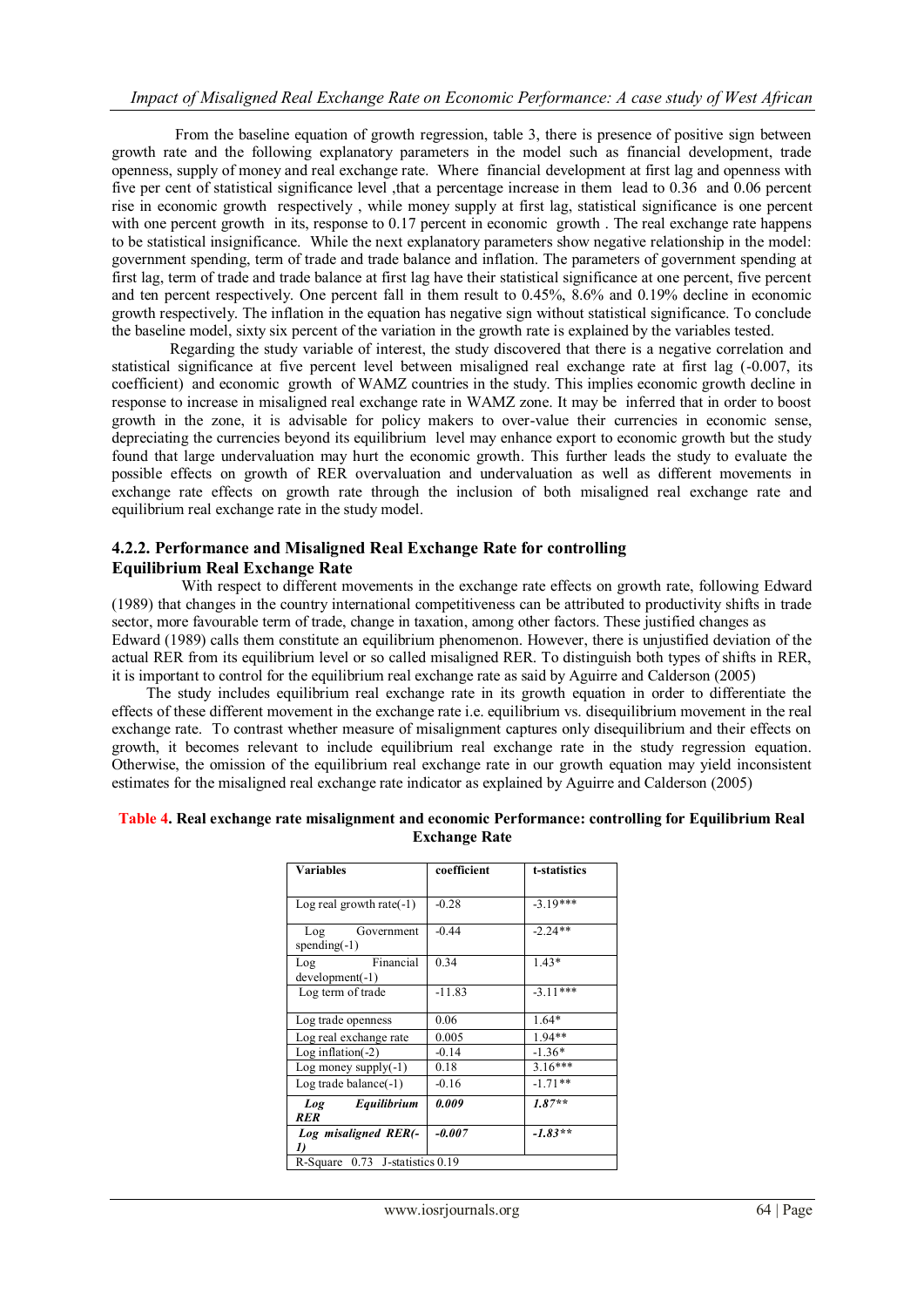From table 4, the study incorporates the equilibrium real exchange rate and misaligned real exchange rate in its baseline regression, the equilibrium real exchange rate has a positive and significant coefficient of 0.009 at five percent statistical significant level. While misaligned real exchange rate at first lag has negative significant impact on economic growth of -0.007 at five percent statistically significant level. It implies that growth is hampered by disequilibrium real exchange rate. According to Edward (1989) and Aguirre and Calderson (2006) believed that the positive correlation between growth and equilibrium real appreciation of the country currency may be driven by technology improvement in the traded sector of the home country, improvement in term of trade among others.

It is quite interesting to observe that incorporation of equilibrium real exchange rate into the baseline equation changes the regression outcome of the model leading the entire parameters to be statistically significant. Real exchange and inflation are not statistically significant in the baseline equation while at controlling equilibrium real exchange rate equation, real exchange rate coefficient is 0.005 and inflation coefficient at second lag is -0.14 statistically significant at five percent and ten percent level respectively. To conclude the controlling equilibrium real exchange rate model, seventy three percent of the variation in the growth rate is explained by the variables tested. This indicates that equilibrium real exchange rate plays an economic influence towards economic growth in the WAMZ countries.

### **4.2 3. Effects of Real Exchange Rate Undervaluation and Overvaluation on Economic Performance**

 The possible effects on growth of RER overvaluation and undervaluation evaluate whether this impact depends on the size of the deviation from equilibrium level. In order to test these hypotheses the study introduces the dummy variables. Variable P takes the value of 1 when the real exchange rate is overvalued and 0 otherwise. The variables of overvaluation and undervaluation of RER as  $q^m = (q - x^b B)(p_t)$  and  $q^m = (q - x^b B)(1 - q^b)$  $P_1$ ) respectively. The baseline regression is now modified by incorporating real exchange rate overvaluation and undervaluation instead of misaligned real exchange rate including controlling for equilibrium real exchange rate. In this modified baseline equation,  $q^{m}_{+}(q^{m}_{-})$  takes positive (negative) values when the real exchange rate is over (under) valued and 0 otherwise.  $q^m$  in the modified equation will be negative and significant if growth expect to be hindered by real exchange rate overvaluation.  $q^m$  will be positive (negative) if real exchange rate undervaluation boosts (harms) economic growth. The study output is shown in table 5 of growth tables.

| <b>Variables</b>                   | coefficien | t-statistic |  |  |  |
|------------------------------------|------------|-------------|--|--|--|
|                                    | t          |             |  |  |  |
| Log Real growth rate $(-1)$        | $-0.35$    | $-2.54***$  |  |  |  |
| Log Government spending $(-1)$     | $-0.73$    | $-2.85***$  |  |  |  |
| Log financial development $(-1)$   | 0.88       | $2.12**$    |  |  |  |
|                                    |            |             |  |  |  |
| Log term of trade                  | 1.43       | 0.26        |  |  |  |
| Log trade openness                 | 0.01       | 0.14        |  |  |  |
| Log real exchange rate             | 0.003      | 0.68        |  |  |  |
| Log inflation $(-2)$               | $-0.21$    | $-1.30*$    |  |  |  |
| Log money supply $(-1)$            | 0.23       | $2.60***$   |  |  |  |
| Log trade balance $(-1)$           | $-0.33$    | $-2.63***$  |  |  |  |
| <b>RER</b> undervaluation          | $-3.02$    | $-1.45*$    |  |  |  |
| <b>RER</b> overvaluation           | $-0.37$    | $-0.24$     |  |  |  |
| <b>Log Equilibrium RER</b>         | 0.01       | $1.92**$    |  |  |  |
| R-squared 0.59<br>J-Statistic 1.51 |            |             |  |  |  |

### **Table 5. Effects of Real Exchange Rate Undervaluation and Overvaluation on Economic performance**

 The study performs growth regression for real exchange rate overvaluation and undervaluation as well as equilibrium real exchange rate which discloses that coefficient of overvaluation is negative and statistically insignificant in the equation, while coefficient of undervaluation is negative (-3.02) and significant at five percent level. It implies that the larger degree of real exchange rate undervaluation, the lower the economic growth of the economies, WAMZ zone. The growth effect may be positive for small to moderate degree of real exchange rate undervaluation and negative for larger degree of undervaluation as observed in the table 5. Hence, there is positive and significant coefficient for movement in the equilibrium real exchange rate. By implication economic growth may be enhanced by an equilibrium real appreciation while equilibrium real exchange rate depreciation slows down growth and small undervaluation of local currency raise growth prospect. It is quite appalling to notice real exchange rate overvaluation and undervaluation having an influence on economic growth in which the presence of term of trade, openness and real exchange rate in the regression model are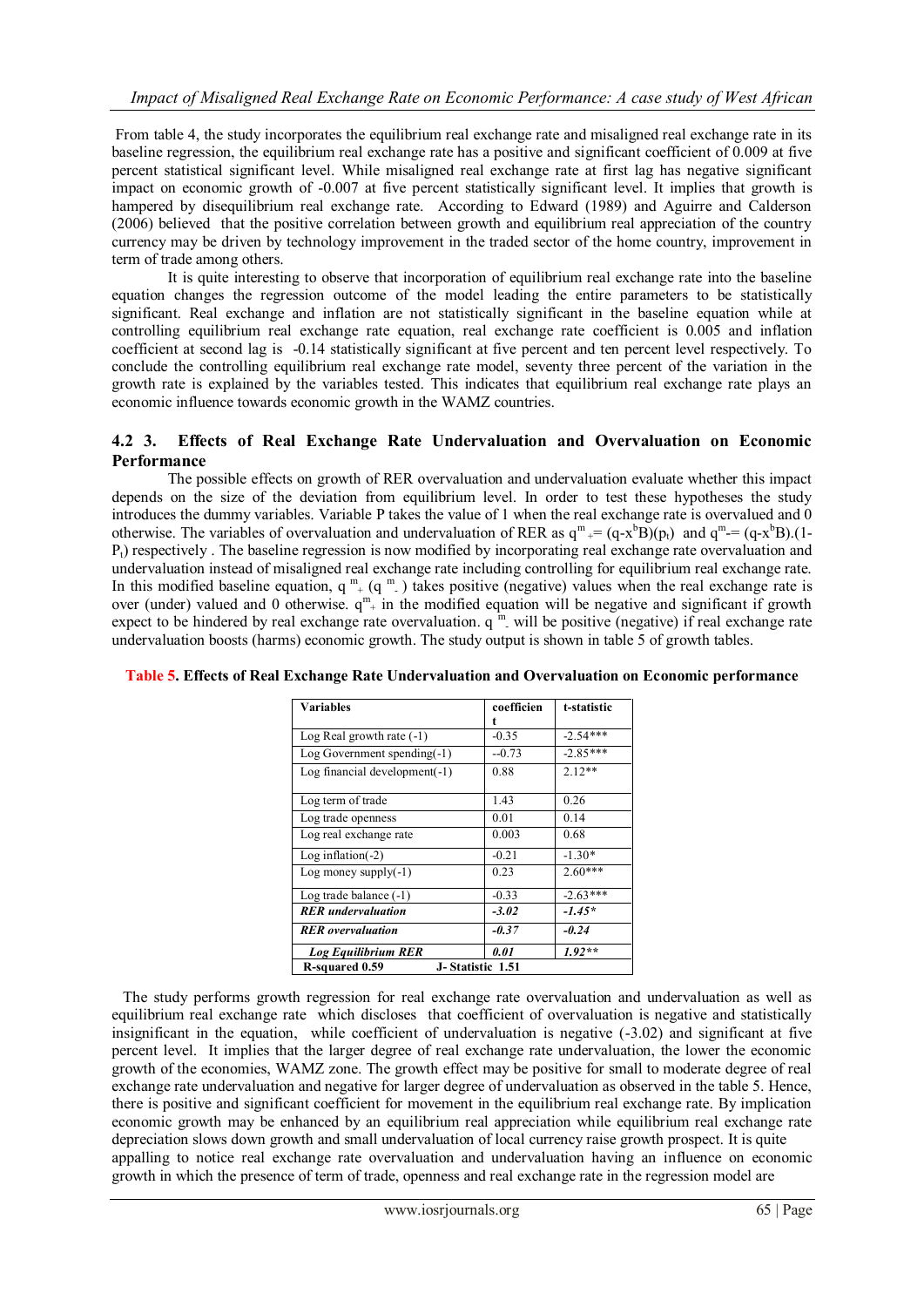statistical insignificance while these three parameters have positive coefficients in the modified growth equation of effect.

|         | Gambia   | Ghana      | guinea   | Liberia  | Nigeria  | <b>Sierra</b><br>Leone |
|---------|----------|------------|----------|----------|----------|------------------------|
|         |          | 0.497703   | 0.335146 | 0.503061 | 0.669704 | 0.598384               |
| Gambia  |          |            |          |          |          |                        |
| Ghana   | 0.497703 |            | 0.286969 | 0.376769 | 0.715864 | $-0.20631$             |
| Guinea  | 0.335146 | 0.286969   |          | 0.129763 | 0.357674 | 0.397999               |
| Liberia | 0.503061 | 0.376769   | 0.129763 |          | 0.345385 | 0.45265                |
| Nigeria | 0.669704 | 0.715864   | 0.357674 | 0.345385 |          | 0.312158               |
| sierra  |          |            |          |          |          |                        |
| Leone   | 0.598384 | $-0.20631$ | 0.397999 | 0.45265  | 0.312158 |                        |

 **Table 6. Real Exchange Rate Correlation Coefficients**

| Table 7. Misaligned Real Exchange Rate Correlation coefficients |
|-----------------------------------------------------------------|
|-----------------------------------------------------------------|

|                        | Gambia     | Ghana      | Guinea     | Liberia    | Nigeria    | <b>Sierra</b><br>Leone |
|------------------------|------------|------------|------------|------------|------------|------------------------|
| Gambia                 |            | $-0.5422$  | 0.197647   | 0.51878    | $-0.26708$ | 0.772264               |
| Ghana                  | $-0.5422$  |            | 0.289205   | 0.23868    | 0.616377   | $-0.30936$             |
| Guinea                 | 0.197647   | 0.289205   |            | $-0.41588$ | 0.519285   | 0.726678               |
| Liberia                | $-0.51878$ | 0.23868    | $-0.41588$ |            | $-0.29315$ | $-0.54823$             |
| Nigeria                | $-0.26708$ | 0.616377   | 0.519285   | 0.29315    |            | $-0.01421$             |
| <b>Sierra</b><br>leone | 0.772264   | $-0.30936$ | 0.726678   | 0.54823    | $-0.01421$ |                        |

 The study further examines cross country correlations on key variables, real exchange rate and misaligned real exchange rate for WAMZ nations in order to understand the common macroeconomic policies in the zone. Except for Ghana and Sierra Leone, the real exchange rate for all WAMZ countries are all symmetrical aligned which indicates presence of similar exchange rate policy. This was in contrary with the study evaluated by Addison, Okopo-Afari and Kinful (2005). The correlation table of real exchange rate is indicated in table 6 below.

 Misaligned real exchange rate correlation coefficients happened to be mixed in the zone except Guinea having positive correlation with the three nations in the zone (Gambia, Ghana, Nigeria and Sierra Leone) , and with that, the coefficients are quite low while Nigeria and Ghana are symmetrical, and Sierra Leone and Gambia are also symmetrical. It suggests that all the countries in the zone are facing different determinants of real exchange rate at different periods which call for better improvement in monetary policies. The correlation table of misaligned real exchange rate is indicated in table 7 below.

### **V. Concluding Remarks**

The study examines the impact of misaligned real exchange rate on economic performance of WAMZ countries to determine the implications of economic unionization of the zone. The analyses are performed using quarterly data derived from international financial statistics, international monetary fund, where panel data estimation was used. The ordinary least square of Panel Generalised Method of Moments model is used to estimate the real exchange rate equation in order to determine equilibrium real exchange rate and misaligned real exchange rate and follow by the estimate of the growth regression equation i.e. economic performance.

 The study reveals through panel regression of long term real exchange rate that explanatory variables depreciate real exchange rate in WAMZ zone with fundamental determinants. The presence of monetary factors (inflation, money supply shock and output shock) influenced the real factors of real exchange rate leading to contraction of economic theory (wrong signs of openness and trade balance) in which economic implication stags as presence of instability in openness and trade balance across the zone. The transitory explanatory variables in the zone imply that the zone addresses its exchange rate problems in short run by pursuing stable exchange rate and monetary policies.

 Regarding the study variable of interest, the study discovered that there is a negative correlation between misaligned real exchange rate and economic performance at its first lag which implies that economic performance declines in response to increase in real exchange rate misalignment. The inclusion of equilibrium real exchange rate in order to differentiate the effects of these different movement in exchange rate, the study reveals that presence of equilibrium contributes positive correlation while misaligned real exchange rate is negative indicating that economic growth is hampered by misalignment in real exchange rate.